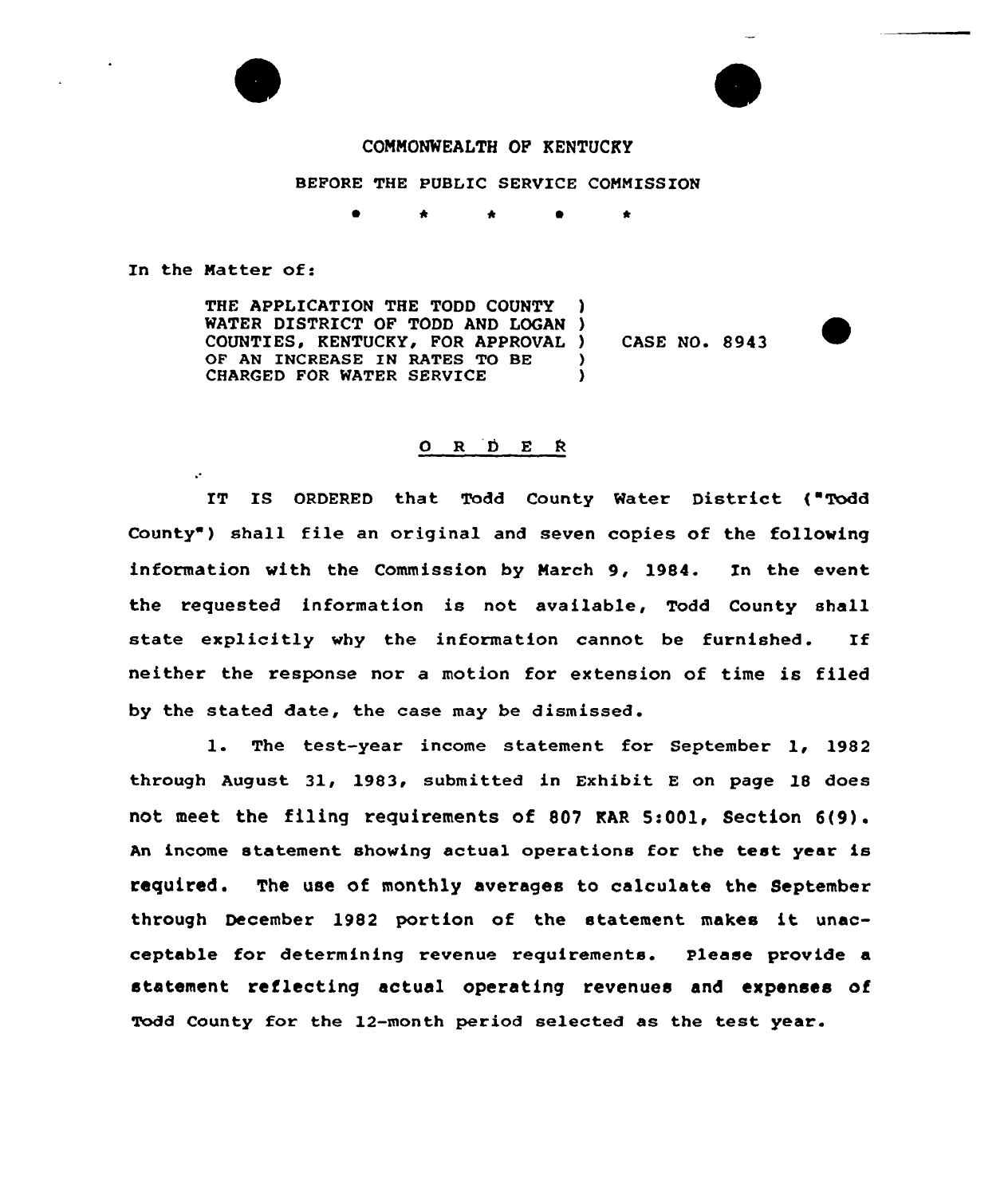2. In the response to Item No. 5, the amounts reported for total compensation do not reconcile with hourly wages as listed in Exhibit G. In the chart. below, columns 1, 2, 3, and <sup>5</sup> reflect the response to Item No. 5, the amounts in column 4 are hourly wages as listed in Exhibit G, and column <sup>6</sup> is calculated compensation, assuming time-and-a-half for overtime hours. Provide a thorough reconciliation of columns <sup>5</sup> and 6 for each employee. Indicate the effective date of the wages listed in Exhibit <sup>G</sup> and their amounts previous to that. For each employee, indicate whether his wages are recorded in Operations Labor or Administrative and Office Salaries. Also, provide an explanation of why Brent Traughber xeceived only S4,100 annual compensation fox 2,080 total hours wox'ked.

|            |                  | O.T.         |             | 5          | 6             |  |
|------------|------------------|--------------|-------------|------------|---------------|--|
| Employee   | $#$ Reg.<br>Hrs. | Hrs.         | <b>Wage</b> | Rep. Comp. | Cal.<br>Comp. |  |
| Harrison   | 2,000            | 101.5        | \$4.25/hr.  | \$7,750    | \$9,147       |  |
| Conyea     | 2,080            | 0            | 5.10/hr.    | 10,146     | 10,608        |  |
| Traughber  | 2,080            | 0            | $400/m$ o.  | 4,100      | 4,800         |  |
| Cowar, Jr. | 766              | 4            | 4.40/hr.    | 3,358      | 3,397         |  |
| Cowar, Sr. | 849              | $\mathbf{2}$ | 4.30/hr.    | 3,936      | 3,664         |  |

3. With reference to Item No. 18 and Exhibit G, Exhibit <sup>G</sup> lists as Revenue the following items: Tap Fees S2,150, Repair Work S34, and Refunds S122.

a. Explain why Tap Fees are classified as Revenues rather than Contributions in Aid of Construction.

b. Explain where on the test-year income statement repair work is included as income.

 $-2-$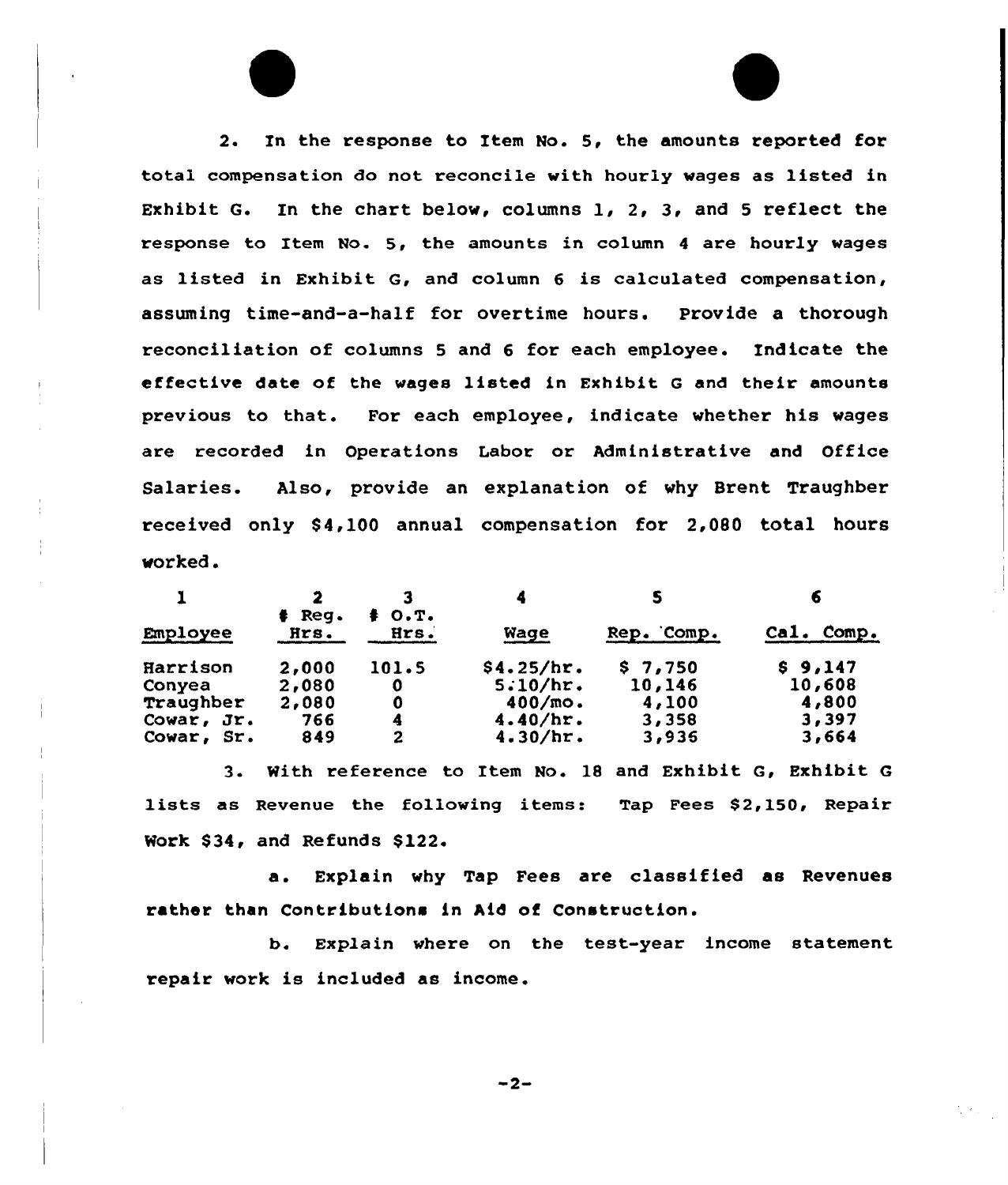c. Provide <sup>a</sup> narrative explanation of the basis for including refunds as revenue and identify the account on the test-year income statement where this revenue is recorded.

4. provide <sup>a</sup> copy of the bill to Elkton for the Meter reading of September 5, 1983.

5. Provide copies of electric bills for service from July 12 to August 12 and August 12 to September 12, 1983. Also provide copies of phone bills paid between August <sup>2</sup> and September 30, 1983.

6. Nith reference to Item No. 7:

a. Regarding the \$5,000 billed by the engineering firm for services provided in connection with this case, provide an itemized breakdown of each service provided, hours billed for each service, and rates charged. Provide a copy of the agreement between Todd County and Mayes, Sudderth and Etheredge, Inc., regarding work to be performed for this case.

b. Regarding the \$1,558.75 accountant's bill, provide a breakdown of hours reguired to perform the services provided and an itemized statement detailing how the bill was computed.

c. Regarding the \$1,500 to be paid to the lawyers, provide a breakdown of services to be provided, estimated hours required, and hourly rate charged.

If additional bills have been received or additional costs are anticipated, provide updated information including the items stated herein.

 $-3-$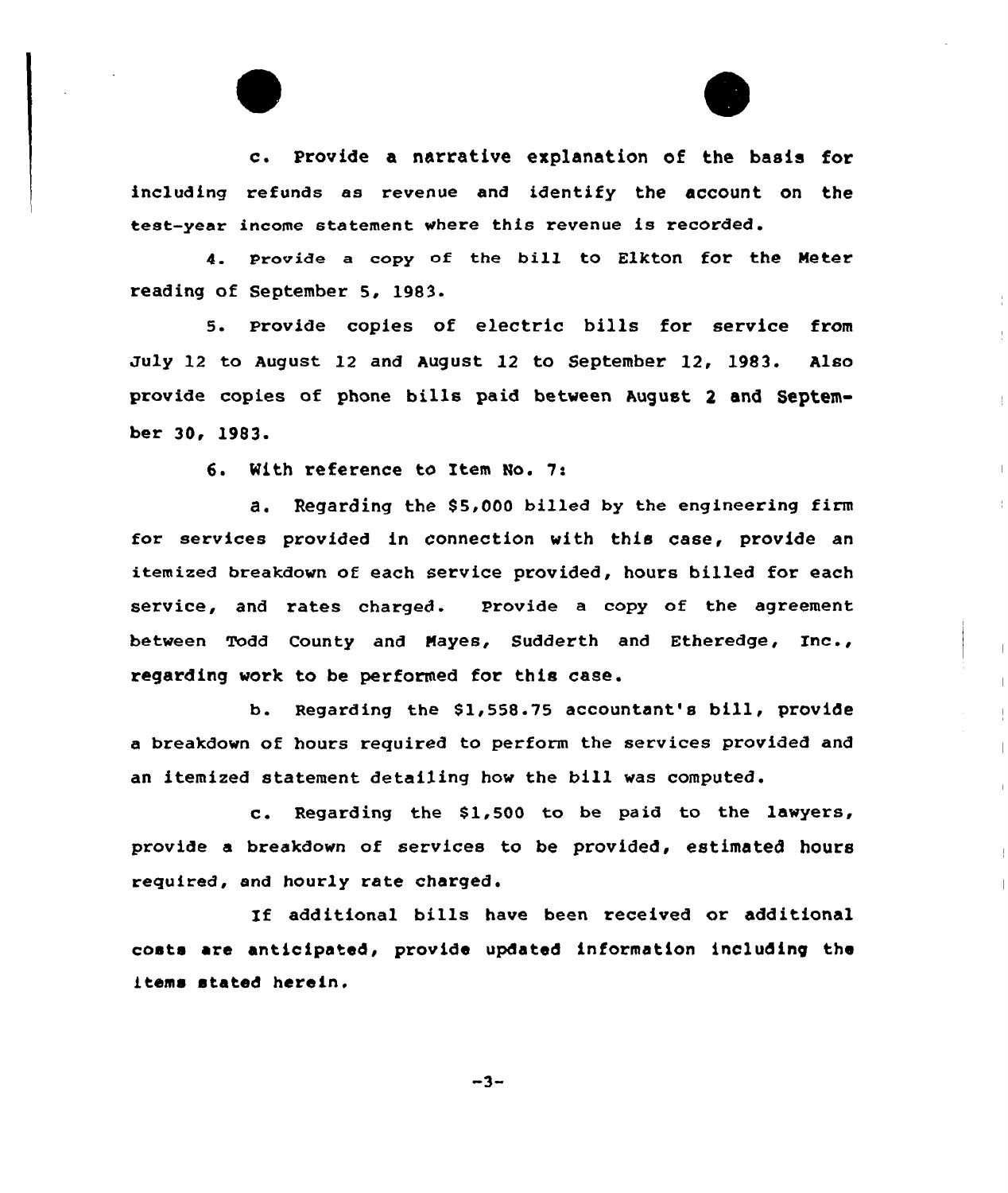7. With reference to Item No. 17, provide a more detailed explanation of the transactions that required these reimbursements. Include in the explanation the account titles involved in each reimbursement and the amount debited or credited. The response states "expenditures were made from funds which should have been made from construction," if so, why weren't these expenses capitalized?

Also, please clarify whether the accountant uses the terms "refunds" and "reimbursements" interchangeably. Do any of the amounts listed in this response represent "funds collected when overpayments were made to any other company by mistake" (see response to Item No. 18)?

8. With reference to Item No. 16, what procedures are currently being used by Todd County to collect delinquent accounts?

9. With reference to Item No. 9, Operations, Supplies and Expenses, provide a copy of the invoice or bill associated with the following checks numbers: 1064, 1254, 1260, 1298, 1308, 1353, 1373, 1401, 1402, 1407, 1408, 1409, and 1428. Also, provide an explanation of agreements with, and services provided by, Community Towel <sup>~</sup>

10. Provide copies of billings from South Logan Water District for August and September 1983.

11. The response to Item No. 12 reflects payments for insurance of  $$1,289$  (check numbers 1056, 1209, 1431) during january - August 1983. However, the test-year income statement

-4-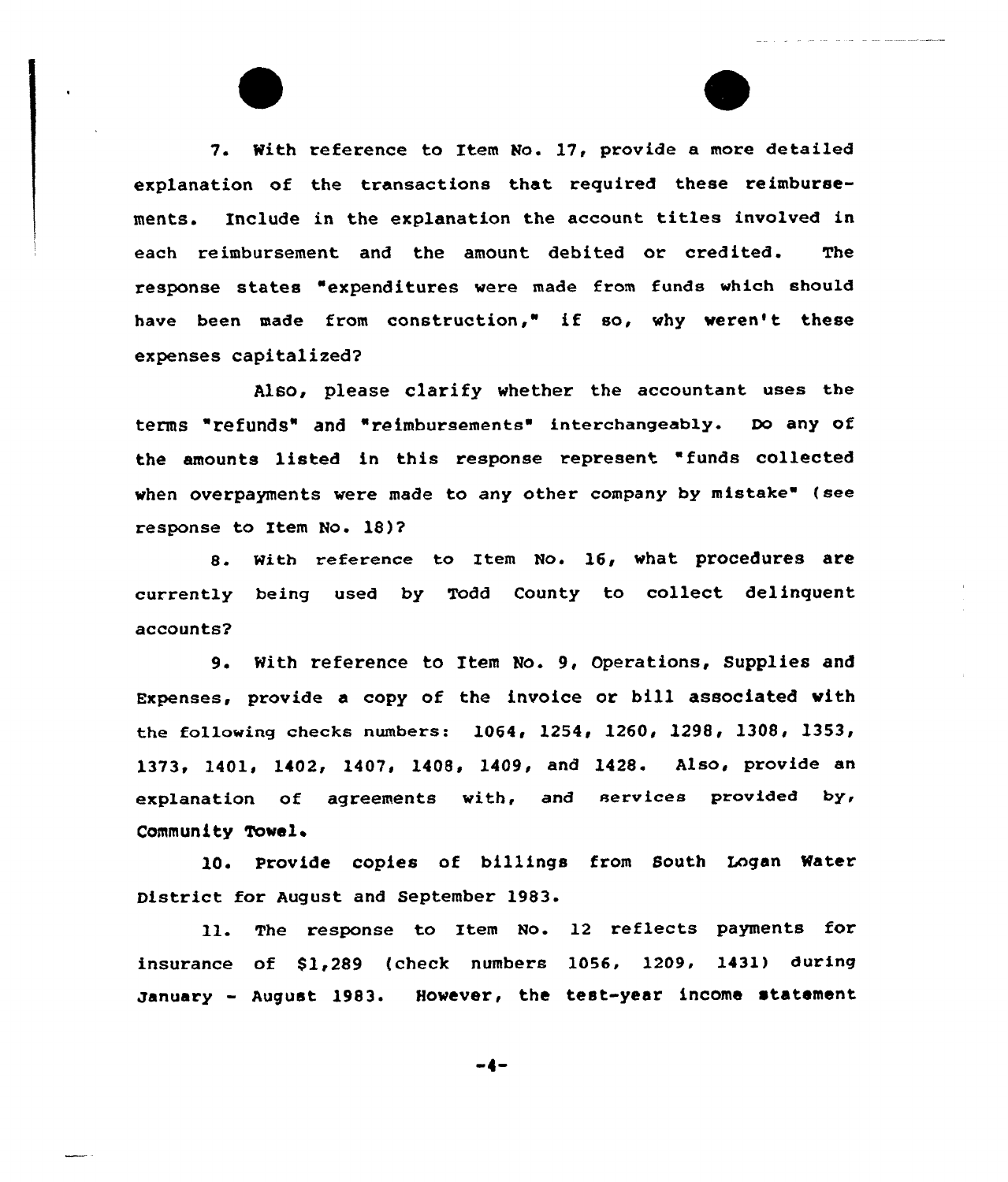lists \$2,735 as the expense for this period. Please provide an explanation for this discrepancy.

12. With reference to Item No. 14, to what accounts are revenues received from late penalties and disconnection/reconnection fees credited? How are these revenues represented in the test-year income statement?

13. With reference to Item No. 8, provide a thorough narrative explanation stating explicitly for what travel purposes each employee and commissioner are reimbursed. What are Todd County's policies concerning reimbursement for travel? At what rate per mile is each employee reimbursed?

Provide a thorough analysis detailing all reimbursements made to Brent Traughber during the test year. The analysis should include check number, amount, and purpose of travel. The analysis should reconcile to  $$4,800$  as listed in the response to Item No. 8. Also provide comments on the necessity of this level of transportation expense for Mr. Traughber relative to the size of the District.

14. With reference to the response to Item No. 9, Repairs and Maintenance expense, provide the invoice or bill associated with the following check numbers:  $1000$ ,  $1026$ ,  $1223$ ,  $1261$ ,  $1309$ , 1374, 1423, and 1454. Provide a copy of the invoice from Henry P. Thompson Company for \$865.31 dated March 9, 1983.

Provide a narrative explanation and provide copies of the agreement, if any, with Austin Wright to provide maintenance services.

сť.

 $-5-$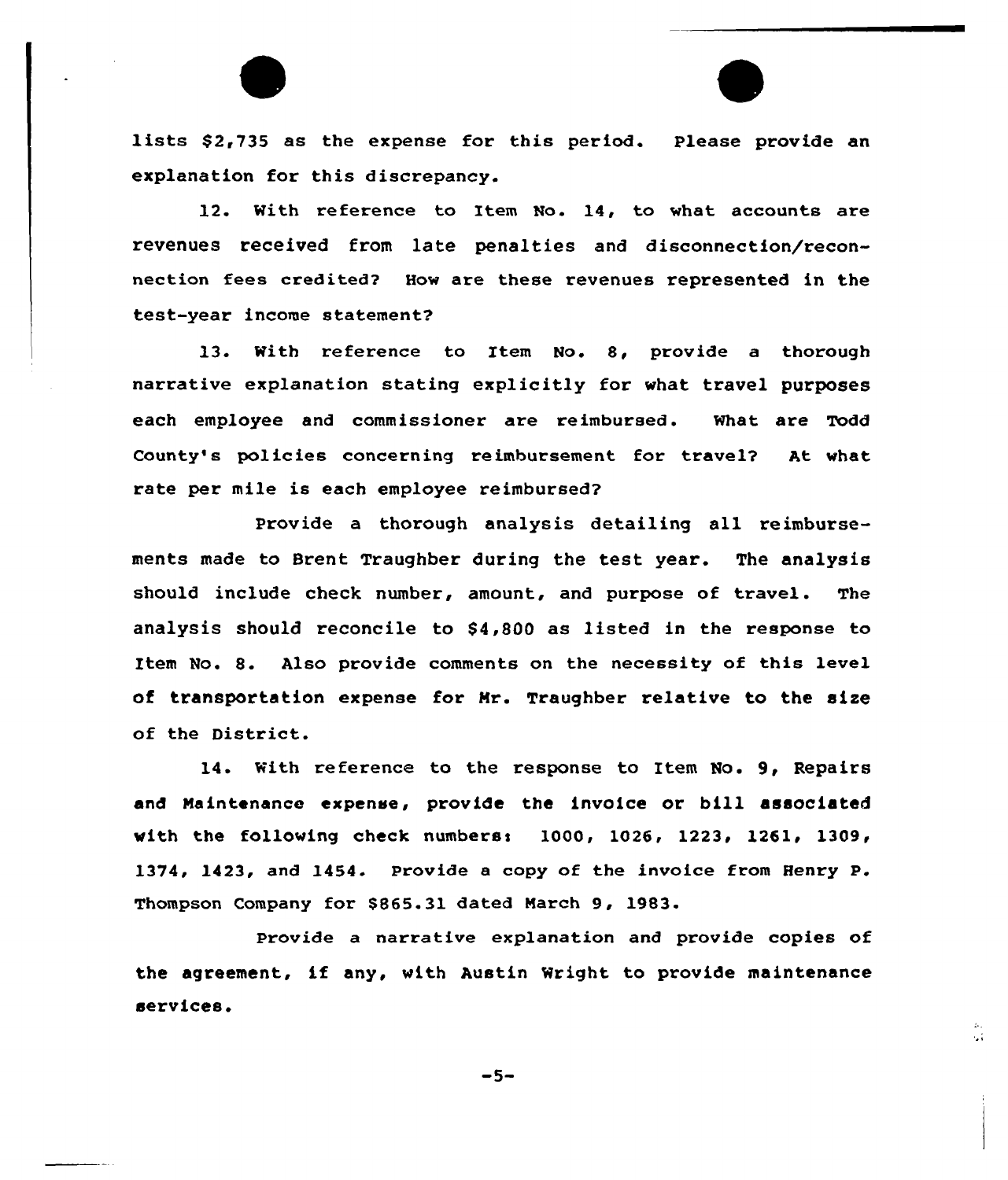



15. In the response to Item No. 25, the following amounts are used in the analysis:

| $=$    | \$3,826,390 |
|--------|-------------|
|        | \$1,498,286 |
|        |             |
| 苹      | .05828      |
|        |             |
| $\sim$ | \$81,747    |
|        |             |

Please explain the derivation of each of these amounts and reconcile them with the August 31, 1983 balance sheet.

Provide a narrative explanation of why this should be used as the appropriate methodology to determine the cost of producing excess unaccounted for water.

16. With reference to the Todd County Rate Study prepared by Mayes, Sudderth, and Etheredge, Inc., please explain the derivation of the following amounts. Provide copies of the workpapers showing how these amounts were calculated.

## Appendix 1

## Table 1

1. Water Production Operation and Maintenance Cost

| 11,616<br>2,613                     |  |  |  |  |  |
|-------------------------------------|--|--|--|--|--|
|                                     |  |  |  |  |  |
| 2,322                               |  |  |  |  |  |
| Transmission and Distribution O & M |  |  |  |  |  |
| \$1,800                             |  |  |  |  |  |
| 2,400                               |  |  |  |  |  |
| 242                                 |  |  |  |  |  |
| Administration and General Costs    |  |  |  |  |  |
| \$4,866                             |  |  |  |  |  |
| 342                                 |  |  |  |  |  |
|                                     |  |  |  |  |  |